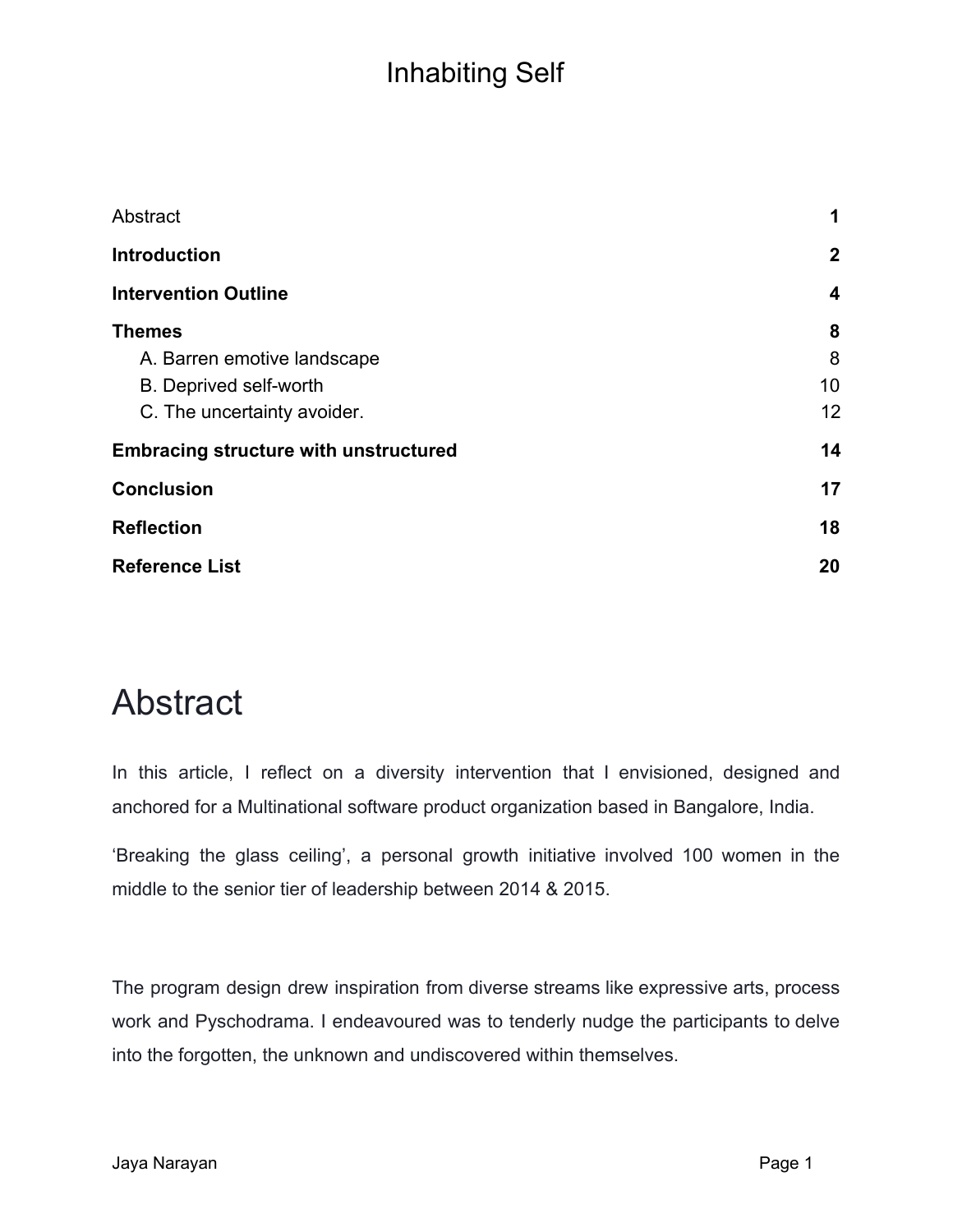This paper would be structured as follows: at first, I will articulate an overview of the intervention with high-level details of the program design and methodology across each phase. Next, I share the three themes that I focussed on while working with most groups and the way I approached them. Lastly, I recount the challenges I faced as a primary anchor as I ventured into uncharted territory.

I hope that my insights can aid to anyone who may be planning to take an unconventional methodology to an established setup. The opposition arose since the organization was logic-driven and unexposed to unstructured learning processes in the past.

I have written this paper in the first person while citing the voice of the group as 'we'. I have masked the names of all the participants to protect their identity. I have identified the quotes of the participants in *purple italics,* and the references are in blue italics. My journal entries are in *maroon italics.*

*Keywords: personal growth, diversity, shifts, emergent, expressive arts, process work, Pyschodrama, here and now, emotions, experiments*

## <span id="page-1-0"></span>Introduction

Leadership interventions dazzle everyone with brand new jargons and complicated frameworks. They usher in undeniable vigour and impetus to succeed to anyone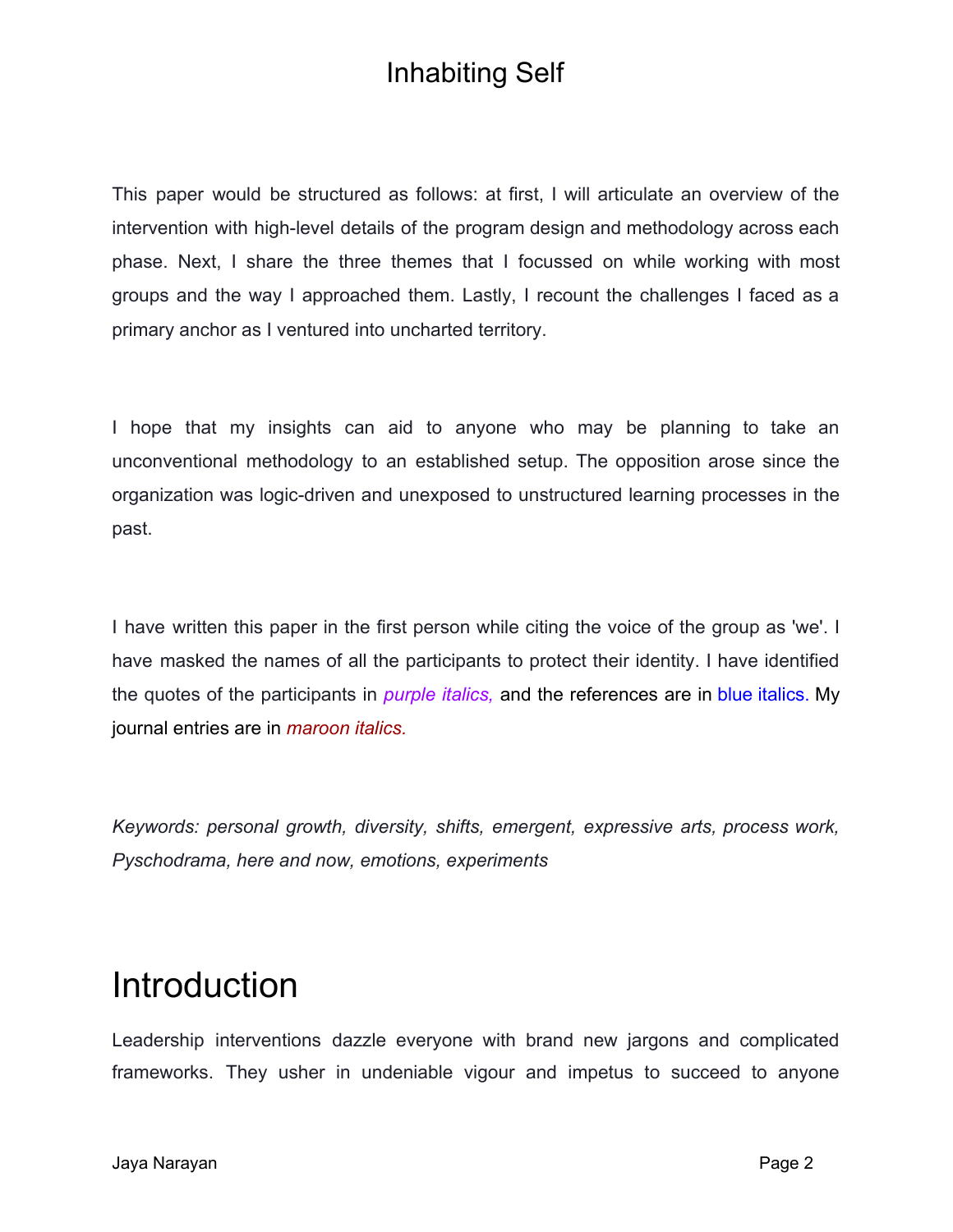influenced by them. Through presentations, role-play, simulation and case studies, invaluable constructs like navigating social networks, managing time, and influencing stakeholders delivered with panache. The participants hopeful of being successful feel enthusiastic about taking the learning outcomes forward. However, as time passes, the charisma of the takeaways fades and most circle back to the familiar ways of doing.

I, on the other hand, as a women leader had relied primarily on in-dwelling to ponder upon the inner truths to shape my actions. My process work journey that had begun more than a decade ago had contained me as I sieved through pain, loss and grief that life had sent my way. Through a gradual process of inward-looking, I began shedding the layers of habitual patterns and defensiveness. It was easier to question the assumptions based on which a bouquet of familiar behaviour arose. It seemed possible to comprehend the fear and anger that lay under wraps. As I began to accept myself in the 'here & now' the fort of defensiveness seemed unnecessary. This realization seeded my comfort with who I am and unearth self-love. In being myself, I was able to develop relationships sans expectations. Gradually, I revelled in taking my entire being with its glory and faults to the workplace and hoped others could too.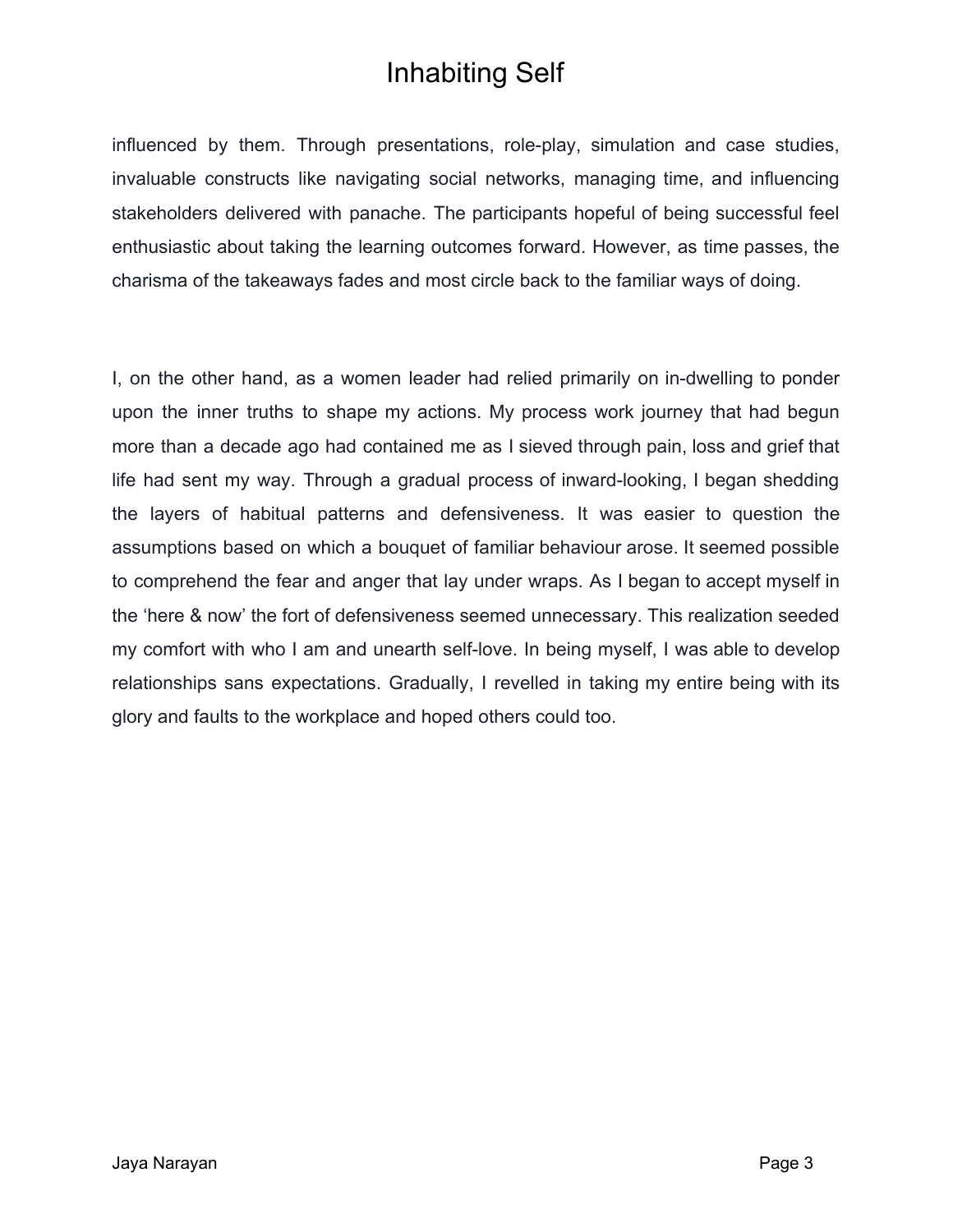# <span id="page-3-0"></span>Intervention Outline

Methodology

#### **Intervention Design Overview**



Figure 1 : Overview - 'Breaking the glass ceiling'.

When I was asked to conceive a growth journey for women leaders, it was an obvious choice to draw lessons based on what has helped me the most. The canvas of the intervention mimicked how I had come into my being (Figure 1).

I wanted to invoke the witness and the wise that lay within each of us. I wanted us to discern the choices in the outer world with the feelings, values and needs in the inner world. As expected, the unique invitation to explore the wondrous self beneath the skin was at first met with suspicion and later with curiosity. Unlike the leadership training in the past, 'Breaking the glass ceiling' made no promises yet generously invested in bolstering emotional safety and unconditional acceptance for the participants.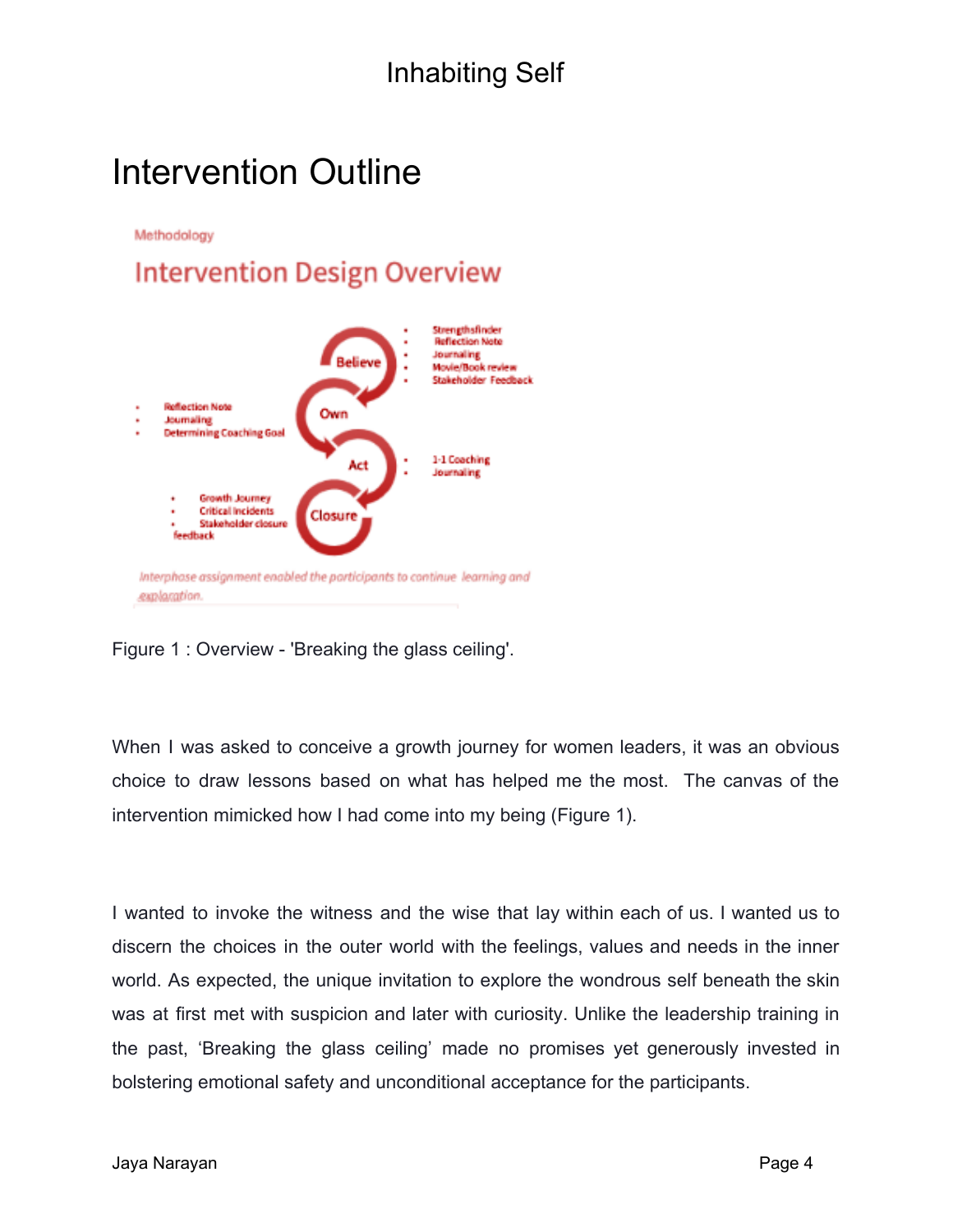Marion Woodman (1992) validates the tenacity needed for inner change, *"it takes a strong ego to hold the darkness, wait, hold the tension, waiting for we know not what. But if we can hold long enough, a tiny light is conceived in the dark unconscious, and if we can wait and hold, in its own time it will be born to its full radiance* (p.11).

'Breaking the glass ceiling' was voluntary and structured across three distinct phases (Figure 2). It linked how we experienced ourselves and the impact we had on others. The bedrock of the program was self-initiated contemplation in-between to enable deeper diving. The pre-work included reflecting with journal writing, expanding world view with books and movies, getting authentic feedback and becoming familiar with one's strengths.



The inner journey of the participants began when they found the inner call to learning and adventure. The adventure was tough and emotionally intense. However the payoff was finding allies and envisioning "life as I want it to be". They began to articulate life choices and priorities.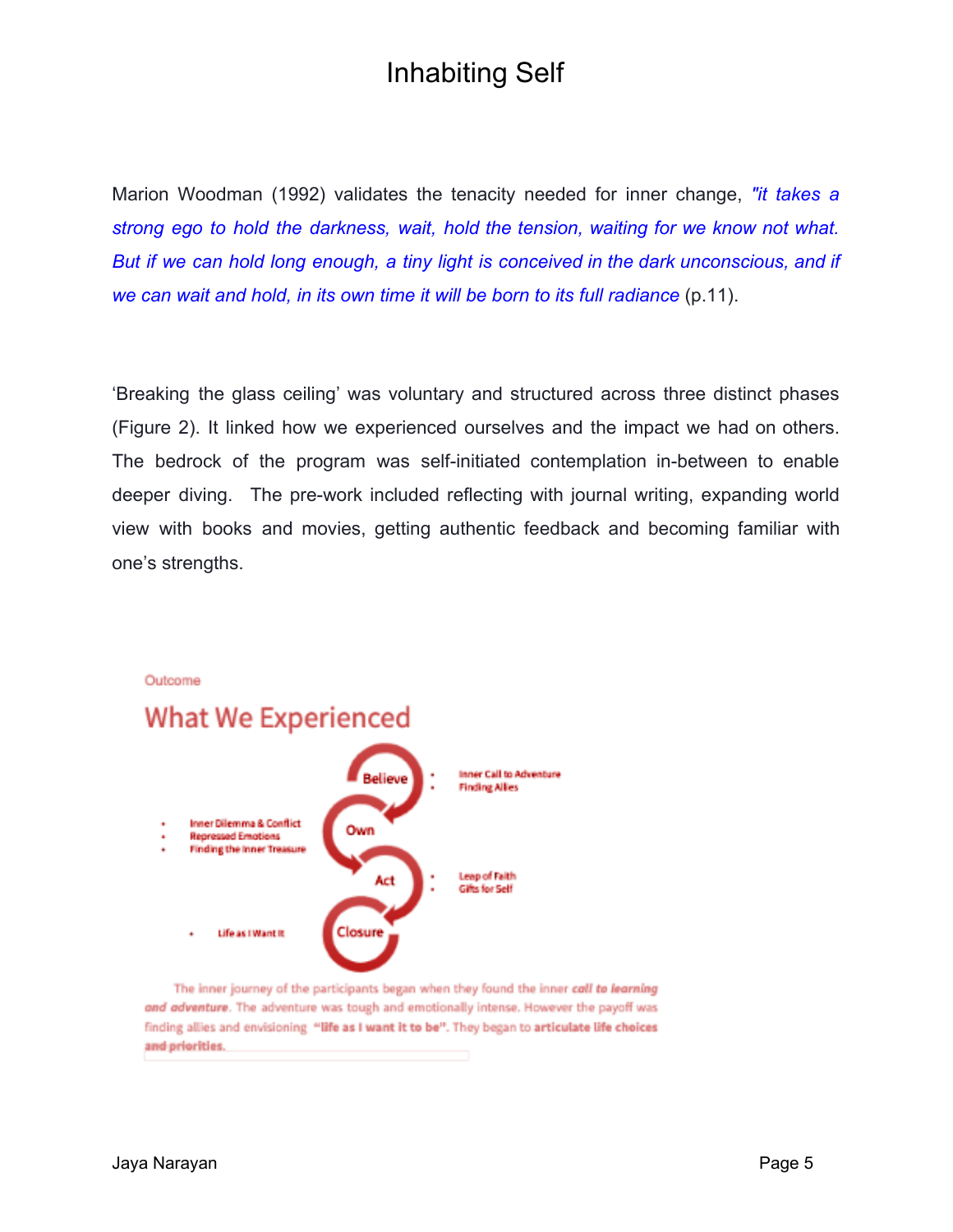Figure 2: Program Flow

As evident above, linking each phase to the other aided personal growth (Figure 2). The first part of the intervention, 'Believe' became the entry point. It was the call to adventure designed to make participants curious about what lay ahead. Believe was run over two days and offered a mix of semi-structured and free-flowing sessions. The rationale at this juncture was attending feelings gently, sensations and interpersonal processes. Storytelling, body movements, spontaneous play and art-making were leveraged to meet the forgotten parts of us.

By day 2, interpersonal relationships and trust, the foundation for the next phase, were heightened through deep sharing and listening. Asha talks about her take away from this chapter, *"I articulated how my behaviour impacted others"*. Nivi speaks about the insights she gathered, *"I empathised by putting myself in other's shoes"*. Forming strong relationships at this stage was critical and held everyone through the rigour was to follow.

'Own' was a three-day intensive which was delivered as a residential workshop in 2014 and non-residential in 2015. At this stage, I intensified unpredictability and ambiguity with open-ended explorations and participant-led sessions. Symbolic cues, activities based on creative arts and Psychodramatic enactments were the vehicles to traverse through the arduous terrains. Through the program design, attention was paid to embrace our strengths, inner-outer conflicts and fragile or unfrozen parts of the self.

A call at this stage was to let go of emotional baggage to reclaim expression and spontaneity. Dolly sums up her experience "*something deep has changed within me; I feel energized and connected to myself".* In witnessing herself, Tasha realized that she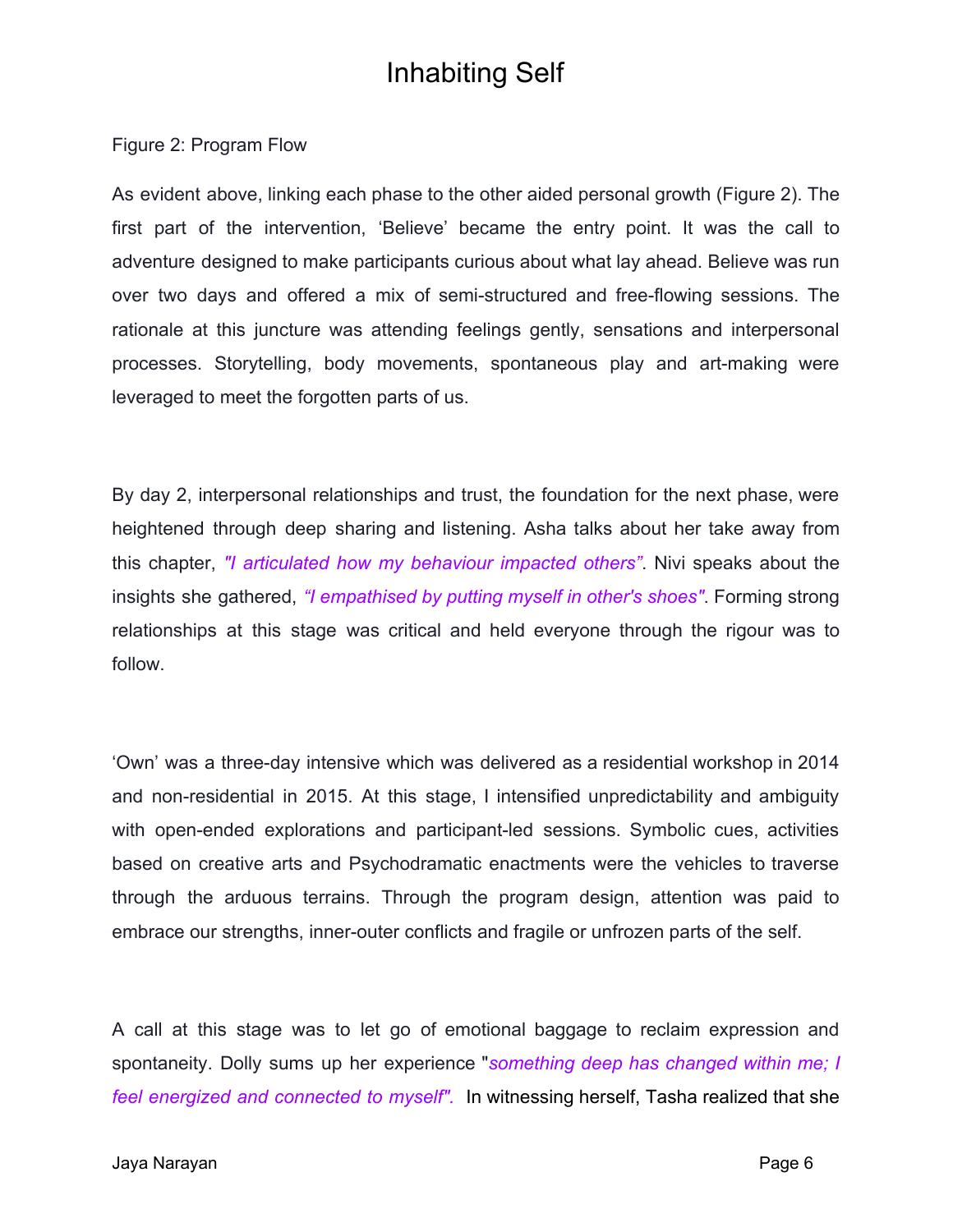tends to mentally switch off if things were not going as per her wish or plan.

During 'Act' we immersed into one on one virtual coaching. It was a stretch of time to imagine life without inhibitions. Reflective practices lay the foundation of deliberating on the 'how come' question. By slowing down, we mulled on new choices or ways of being at the workplace and home. Each week by setting up a personal experiment helped to expand the circumference within which one had held for oneself or testing an assumption about others. These included staking claims to strategic projects, conveying difficult emotions, having trying conversations, undertaking a new hobby or completing an unfinished project.

Archana spoke about one such experience during Act, *"I wanted to do something different for an upcoming event in my team. Initially, no one was ready for it. There was huge resistance. I nearly gave up. But after the coaching session, I decided not to abandon my conviction. I spent time to understand what was making my teammates reluctant about my idea. I incorporated everyone's ideas in my approach. When I returned with an updated plan, everyone agreed".*

The closure process included a metaphorical narrative describing the overall journey. The participants felt confirmed when family and friends reiterated witnessing their new behaviours and ways of being. Diana spoke fearlessly in our last conversation, *"I am ready to take up new challenges".*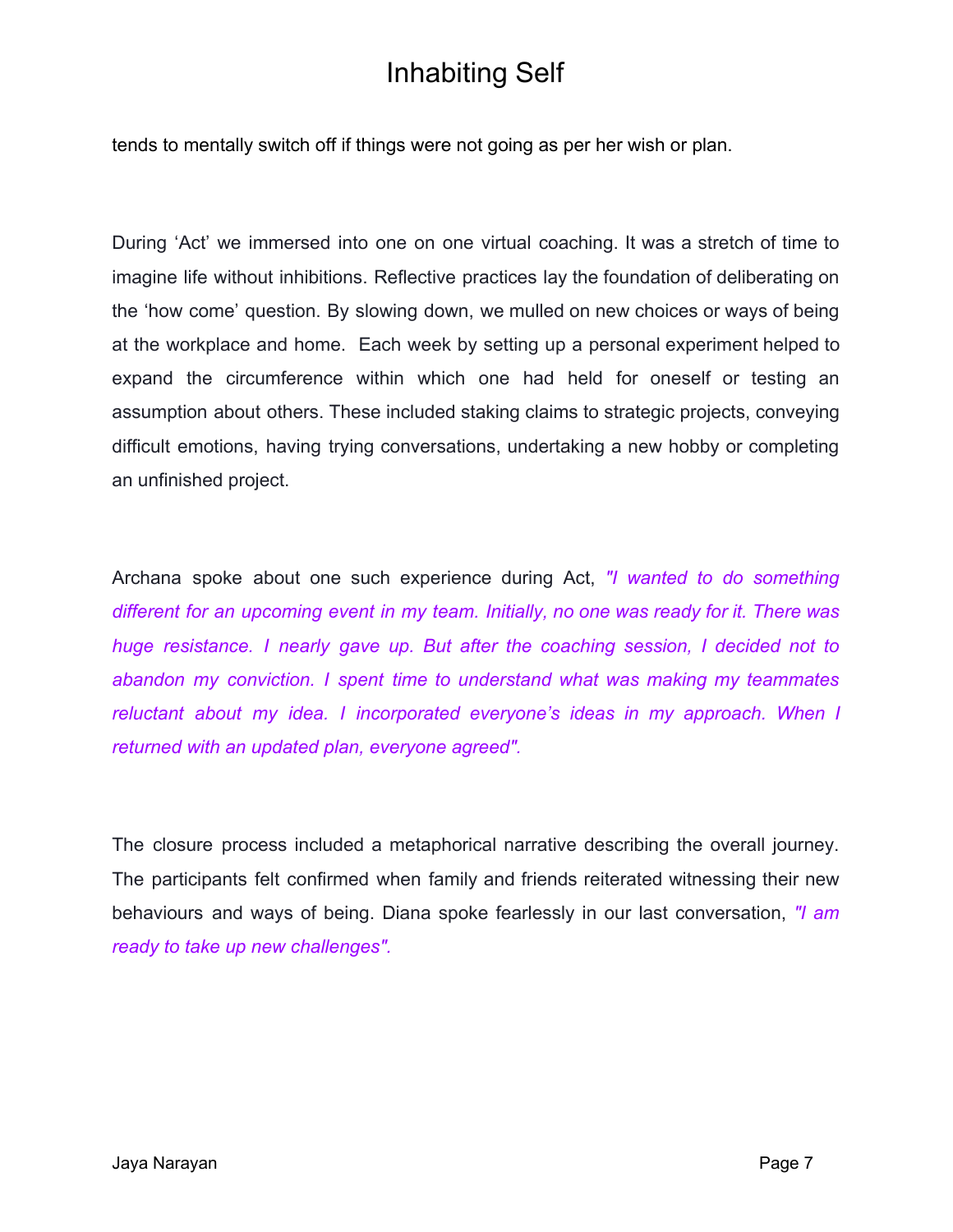# <span id="page-7-0"></span>Themes

In this section, I will present the themes that emerged in working with these women leaders. I have selected three out of the many since they seemed to be commonly occurring, and by attending to them, I noted most considerable leeway for transformation.

#### <span id="page-7-1"></span>A. Barren emotive landscape

I present an extract from one of the notes I wrote. *"The pain, hurt, anger, loneliness behind her cheerful, ever-smiling, always bubbling happy face. It feels like multiple emotions are suppressed inside and held in abeyance. She spends enormous energy to make others happy"*. Like Tasha; many struggled to call out, distinguish and verbalize their feelings. On digging deeper, it was apparent that Tasha was in mourning. She simmered mixed emotions, including anger and the pain of abandonment for the past few years.

Tasha had learned early on in life, having lost her psychic protection that by being perceived as 'heartless' would be the best way to manage the hurt that came her way. Tasha did not know how to wear her heart on her sleeve. Like Tasha, most women leaders were labelled aloof or aggressive, which made trust-building, seeking support and delegation by others a tough act. Most of the participants were proud of their solo workhorse status and dismissed the loneliness that came along with it as inconsequential. Life had thrown each of them too many experiences of betrayal, abuse and objectification which they had absorbed by becoming thick-skinned and hiding their vulnerability.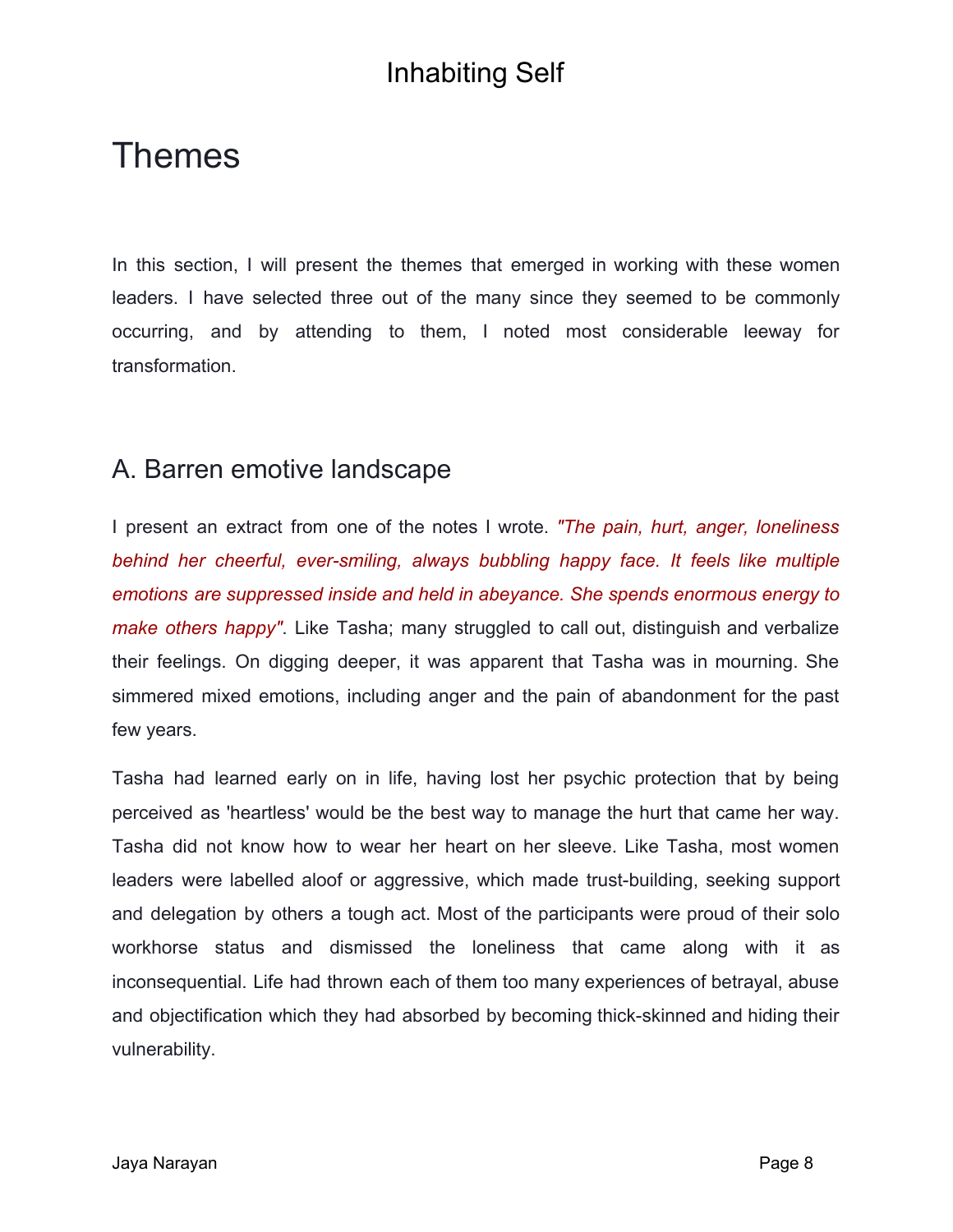For most, avoiding emotions was a full-time occupation. Many unconsciously spent a substantial part of their potency in escaping from its messiness. One common way that everyone seemed to handle the emotional disarray was by being submerged in tasks. Additionally, avoiding ambiguity, discomfort and projecting thoughtlessness on others were often sought as coping strategies when the participants were in a pickle. A combination of using these approaches served the participants a way to disregard the language of the heart.

The defensiveness triggered during the group process seemed to unpack the feelings that had piled up over the years. We befriended each emotion delicately with care. At the beginning, we just learnt the names of these emotions. We checked-in to ask what purpose they were serving at the time by not showing up in their real avatar. We listened and paused each time, a feeling, made an appearance. We focussed on 'staying with' a sensation and letting it envelop us viscerally. We learnt to take ownership of our emotions by making 'I' statements. We explored intersubjectively stating how other's feeling impacted us. We played by painting, self-disclosing and dramatizing a range of moods. Through these ways, we acknowledged our innate capacity to sense, notice, communicate and integrate our feelings.

By asking open-ended questions like, '*what are you feeling*?' or 'what *can allow us to stay with this feeling'*' helped to find comfort within the chaos. As everyone started to feel comfortable, we unfolded by going to the lower substrata to locate - agony, anguish, loss, grief, anger and sadness. Group members cushioned each other with their benevolence, respect and grace when they discerned unannounced helplessness in the other. We hugged the confusion, frustration, resistance, criticism to bring to light the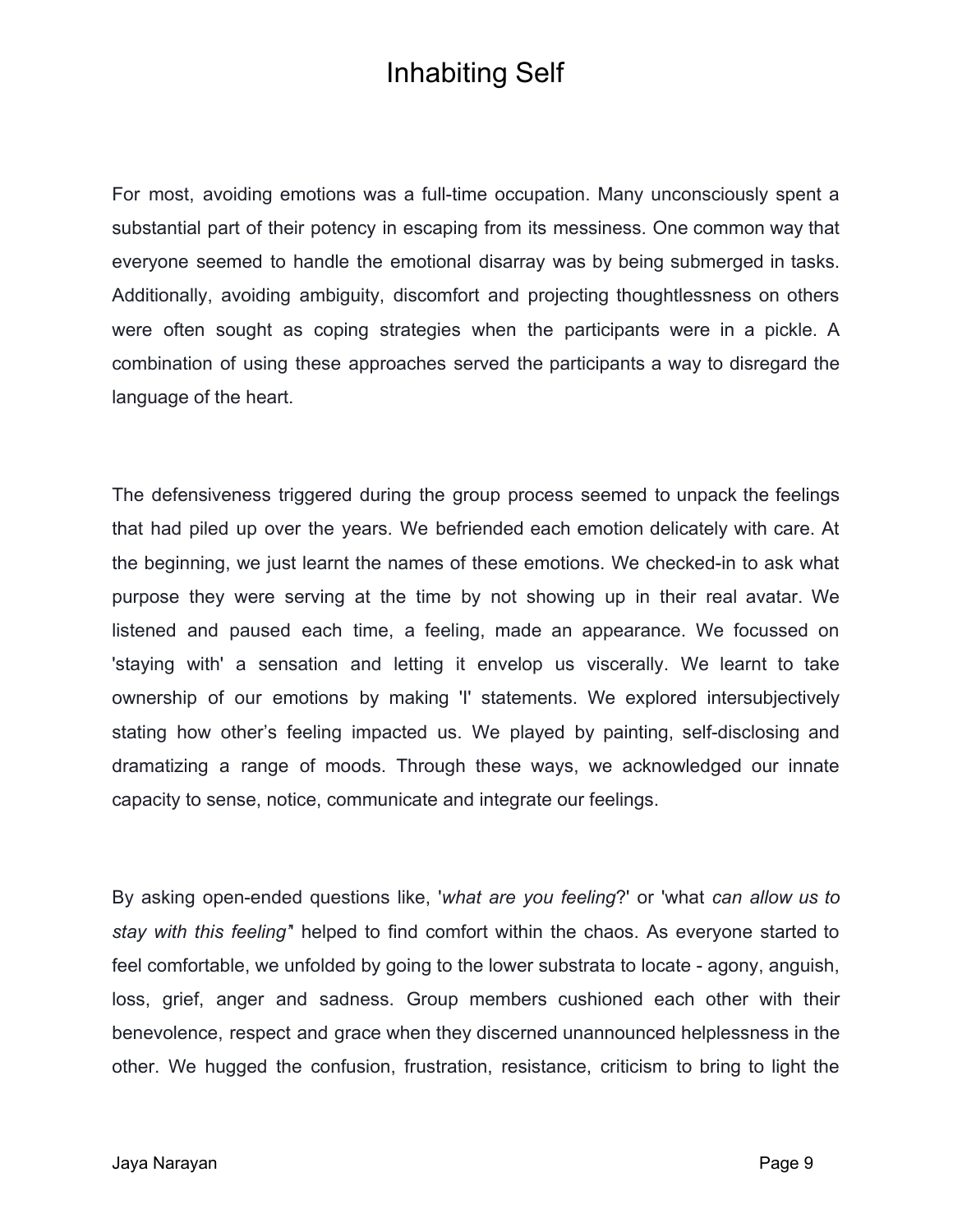critical voices that had been served in the past as warnings to cloak these emotions. We relied on rituals to bury the painful moments of lost childhood, abandonment, rejection and illegitimacy.

Betty looked proud upon taking baby steps in revealing herself, *"I tested a belief that I could never truly express myself to anyone. I tried, inserting feelings into my expression. I realized through trial and error that I could open up when I feel safe and unjudged by others. Even though in this instant, I am not particularly liberated or ecstatic, I know I have taken a baby step."*

The gifts of emotions gained inroads as soon as we slowed down to tread lovingly. Bit by bit, tears softened the inhospitable land sprouting the seeds of humanness and uncertainty.

#### <span id="page-9-0"></span>B. Deprived self-worth

The impoverished terrain of the inner world took on many facades. Self-doubts were seen in attention-seeking behaviours or by expecting validation from the power centres. Low self-esteem returned each time, a yes was said to something that was meant to be a no. Diffidence manifested when struggling to voice an idea with conviction. Timidness arose in accommodating or when being extremely cautious. Sweta called it out fair and square, *"people's opinion matters a lot to me. I know why I am doing something, I need assurance from people in authority. I need buy-in and need likeability from others to feel confident in my actions".*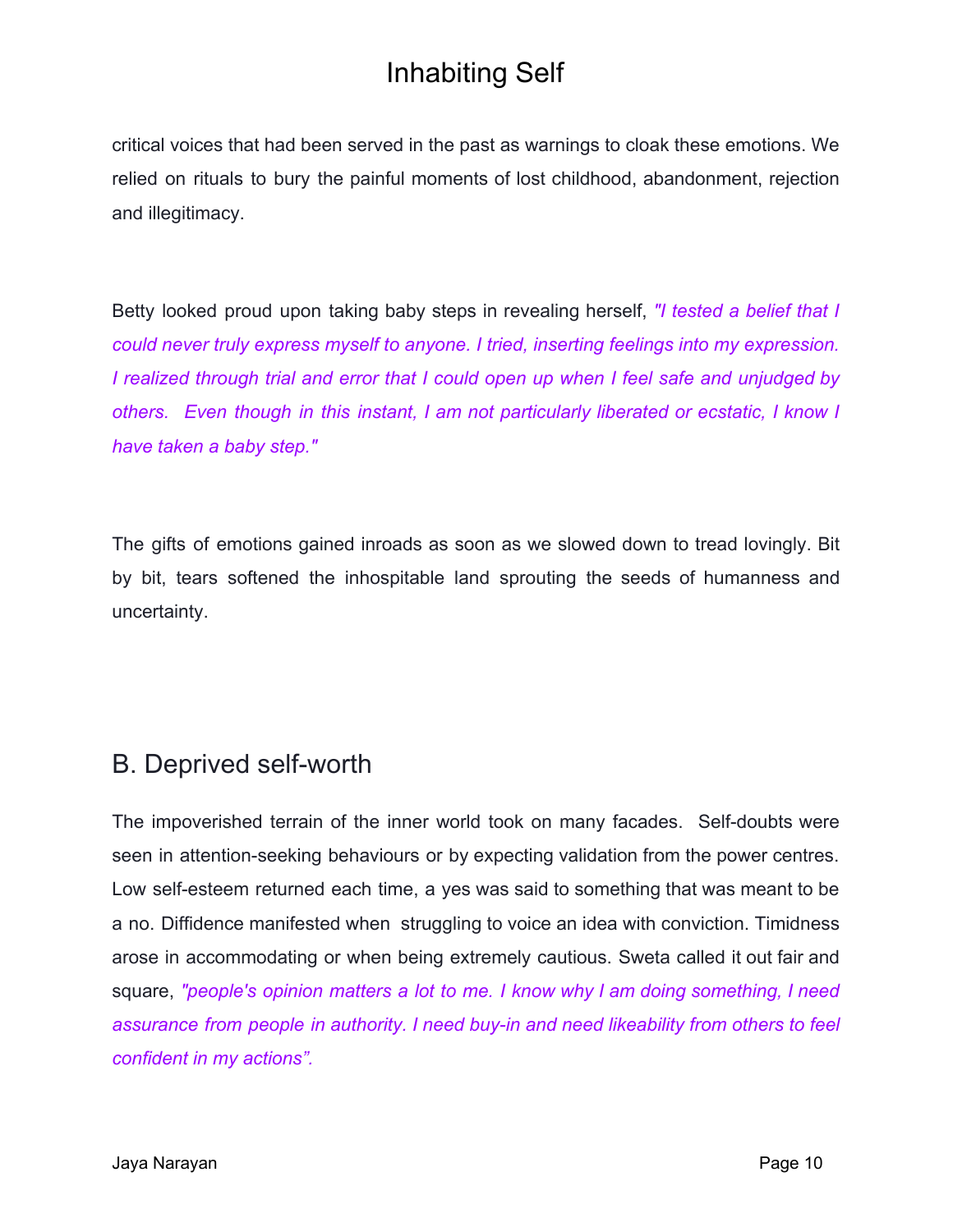We delved further into this theme by acceding to the social conditioning associated with being a girl child in a patriarchal upbringing. We chronicled the 'can / cannot' that had been etched in our hearts and paralyzed our minds. We became mindful that achievements, rewards and accolades had over time become an indicator of self-esteem. We admitted that self-doubts aesthetically concealing behind the triumphs. We realized the outpouring of shame each time we gave in to our longings or desires.

It was by enacting the unrestrained future self that we got in touch with our fantasies, wishes and dreams. At other times, we dramatized our bucket list and personal vision as if we lived in a perfect world. Acting on these stimuli affirmed, voiced and brought ownership to what each of us valued. Betty probed on her essence to realize that she has been living in the shadow of her dead brother. For Betty, taking charge and being over-prepared were ways to mitigate the dread of the irreplaceable loss. By being accomplishment driven, one after the other, she had forgotten to acknowledge herself. The past had cast its irreparable shadow on her present. Betty found colours in her future projection self-portraits in comparison to the greys and blacks that she had sketched before. As she celebrated being re-born to herself, Betty dared to say, *"I am worthy and can put myself first".*

Laila spoke eloquently about losing her inner-child amongst the many roles. *"In every role, she (women) is expected to behave in a certain way - an obedient child, the protective sibling, a devoted wife and the omnipresent mom. In trying to mould myself in each role, the core of this girl (me) started fading, and I felt caged. I dissolved the once lost girl and emerged as a carefree bird. I saw some of my colleagues metamorphose as amazing storytellers, a few bold fighters and one of them a confident explorer. Yes! I have discovered a new me."*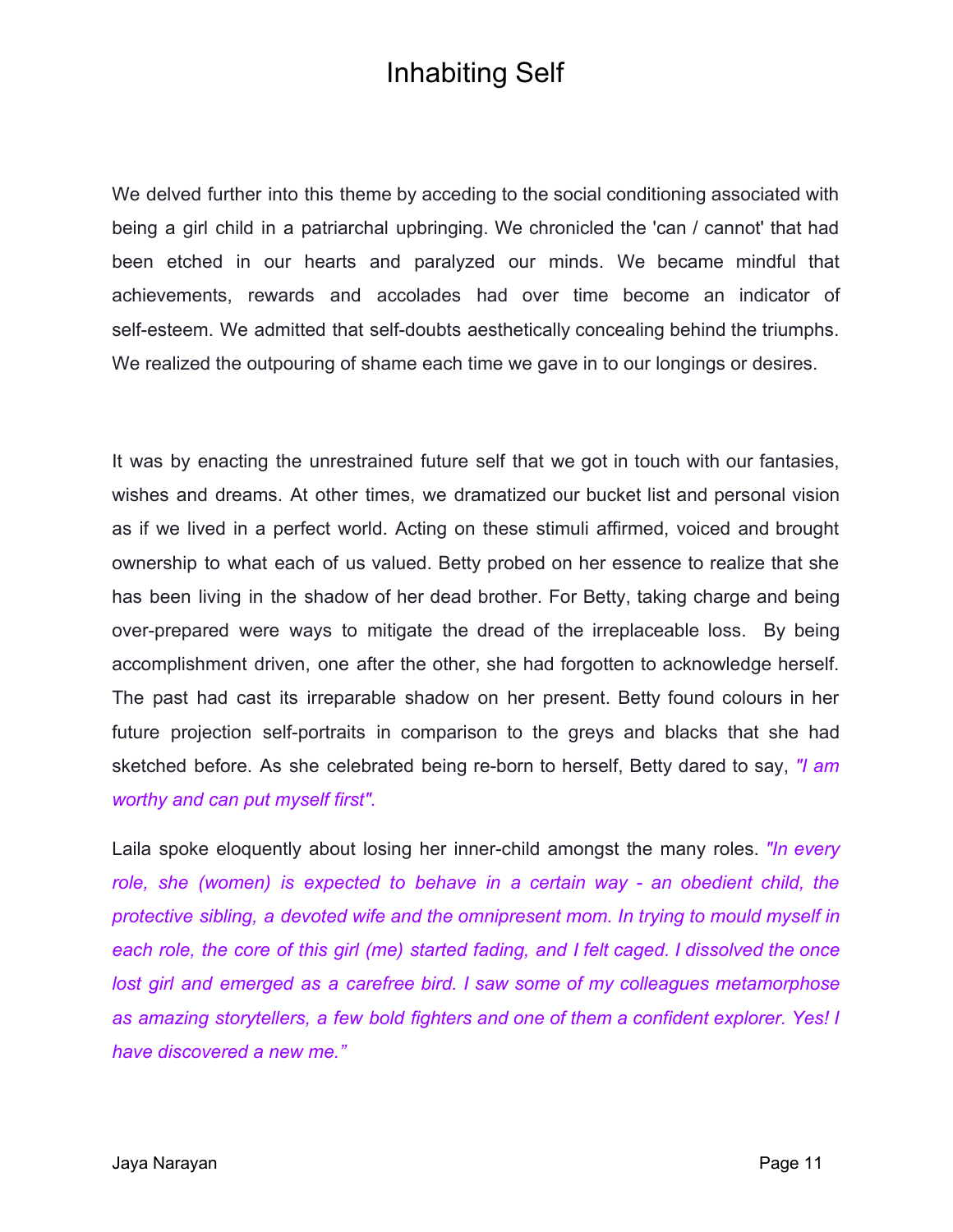The 'self' began to heal when the group members cleansed the scabs of hurt, pain, loneliness, worry and insecurity. We added delight and flavour to ourselves with elements like spontaneity, creativity and imagination. Divya learnt to walk with her head held high after closing the painful chapters of rejection from her past. Divya stumbled a few more times on her newfound path until she could steady herself.

The self was scaffolded when group members nurtured its uncelebrated attributes. Naina broadcasted that she was amazed to learn that others perceived her as a strong and assertive woman with many hidden talents. We redeemed our being by holding our head high appreciative of our gifts and flaws.

#### <span id="page-11-0"></span>C. The uncertainty avoider.

When participants were asked to venture out of the comfort zone, they required direction, preferably by someone in authority. Even in non-judgemental spaces with low stakes, the fear of failure didn't seem to melt. In the beginning, walking blindfolded with a partner felt terrifying. Similarly, moving freely in response to the internal impulses was paralyzing. Another context in which uncertainty was visible was when vocalizing a differing point of view. I noticed that unpalatable words were either dovetailed or diverted. Sometimes a difference of opinion manifested as a tough stance or in trying to jump to another's rescue when someone felt upset.

I often saw discomfort when participants dealt with the absence of order, structure and directions. Unfortunately, most women did not want to look foolish and were perceived by stakeholders as non-risk takers. Due to this impression of playing too safe, they abstained from vital roles. Most didn't have a promoting sponsor who could advance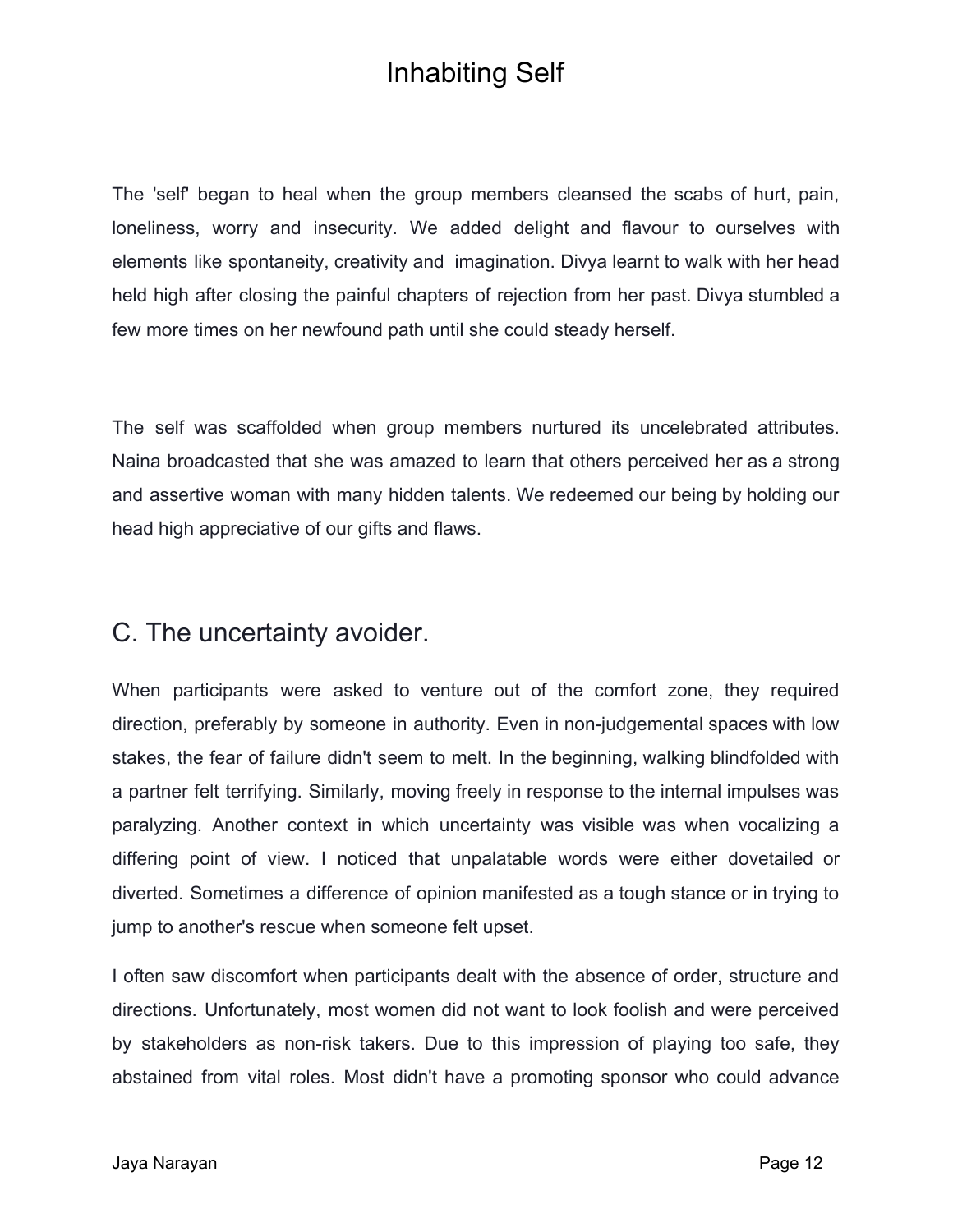their growth and development.

We initiated the dialogue on treading the undivulged path by personifying growth and speaking to the camouflaged barriers. We learned by enacting the impediments and inner conflicts to find the source of the unease. We called out our inadequacies and fear of being harshly judged that made trying exhausting. Through probing Psychodramatically, we met our inner-critic in flesh and blood. At other times we recognized the familiar voice of the fear belonging to an authoritative figure in our past life. It was through cathartic moments that we got in touch with the adventurous, curious and careful parts of ourselves.

When it was time for re-scripting, we proceeded by trusting our instincts. We tried to favour the efforts over the results. Later, the experiments evoked during Act taught the participants to cross thresholds by having faith in oneself. We used our strengths for grounding before embarking on an unconventional trail of adventure. These included having difficult conversations, doing something new, interacting with someone different in a non-transactional way, gaining visibility, presenting a paper and not taking constructive feedback personally.

Maya spoke about a self-limiting belief she reconfigured. *"I would go out of my way and do things for others whether the other person needed it or not. After reflecting on this aspect, I realized I am doing a lot of things that are not needed. I started making a conscious effort to stop unless I checked in with myself and the other"*.

The three themes presented above talk about how we make ourselves invisible as a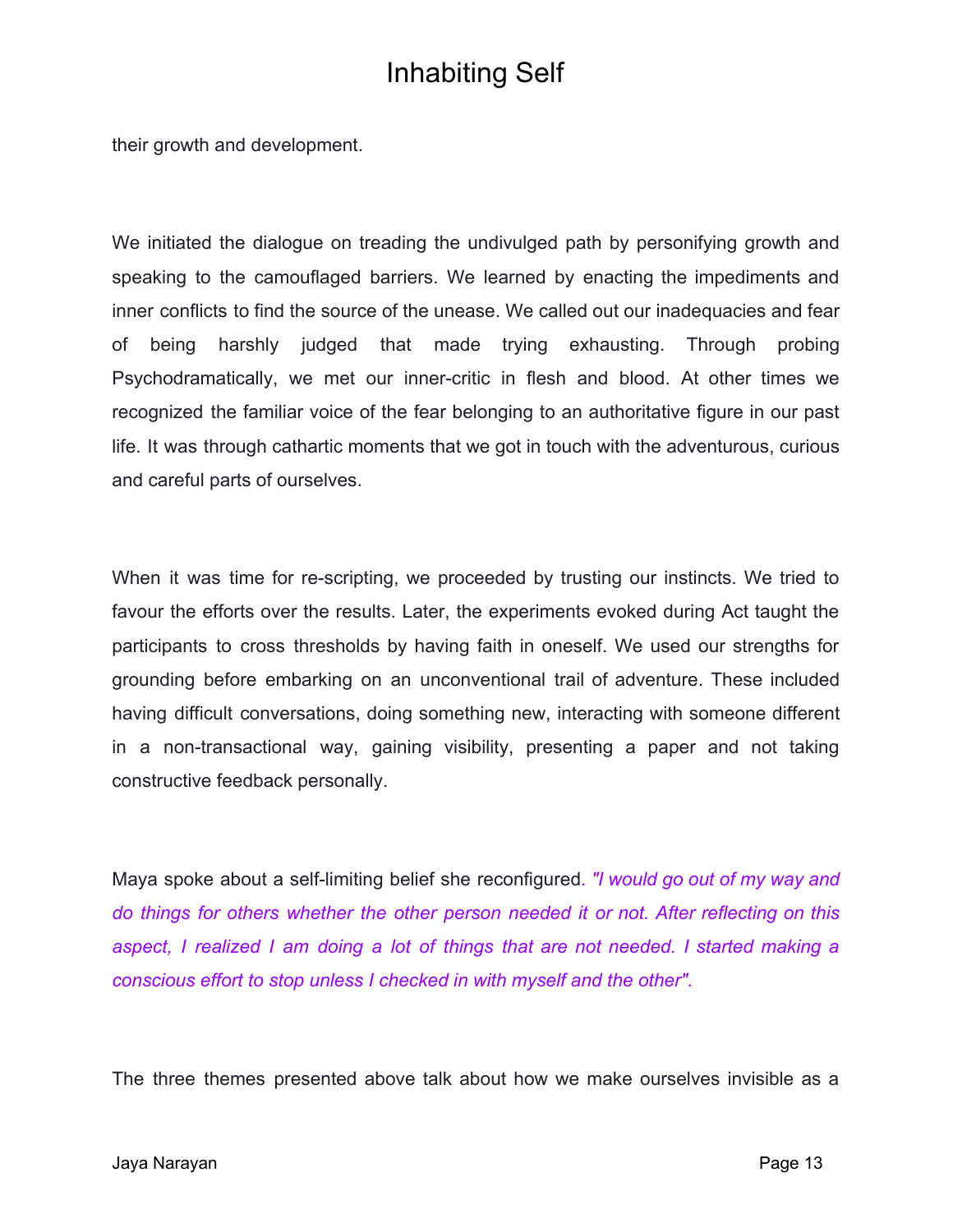way to survive in the world. Without a mirror, we can continue to diminish our presence. I relate to the quote by Brene Brown about taking ownership. *"Owning our story can be hard but not nearly as difficult as spending our lives running from it. Embracing our vulnerabilities is risky but not nearly as dangerous as giving up on love and belonging and joy—the experiences that make us the most vulnerable. Only when we are brave enough to explore the darkness will we discover the infinite power of our light."*

### <span id="page-13-0"></span>Embracing structure with unstructured

The culture of the organization was top-down; embracing the instructor-led outcome-driven approach. I, on the contrary, was offering unstructured, self-led experiential learning using the group process.

As expected, I braved tremendous push back from the participants. I felt it strongly in working with the first few groups. There were countless moments when the participants were not willing to be inconvenienced and unsettled by the 'new'. They expected quick resolutions and didn't believe in 'trusting the process'.

Lata looked annoyed with me and held on to everything I had spoken with cynicism and negativity. I expected Lata not to return to phase 2. However, she came back with a higher force. She didn't miss any opportunity to oppose me. I wondered if Lata was a rebel without a cause. I tried to be gentle and inclusive until I realized that her need for attention had started to overshadow the group process. I challenged her to remain an observer. She took it on and even elected to wear a blindfold for the upcoming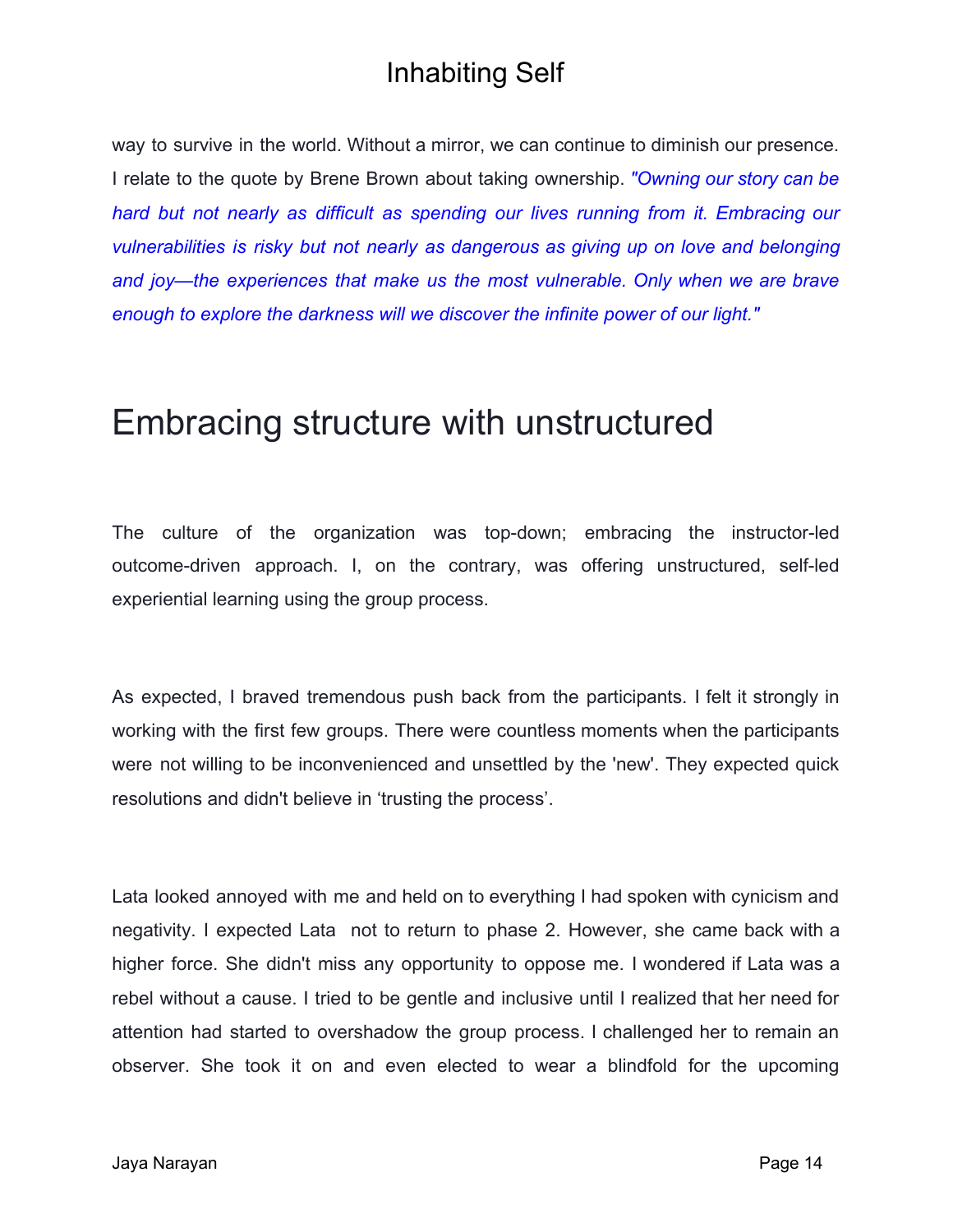sessions. It gave me and the group respite from her and allowed me to pay attention to others. Taking a pause allowed Lata the much needed time to gather herself. I noticed that she looked settled as her angst scattered away from her. I complimented her the next day when I saw her in the role of a calm listener and empathic team member. On that day, Lata smiled and awkwardly joined the table I was sitting on for lunch. She completed the entire program, learning to trust people in authority and ask for herself instead of shooting from others shoulders.

The quote below by Lao Tzu is inspiring and addresses having faith in the process.

*"Do you have the patience to wait Till your mud settles and the water is clear? Can you remain unmoving Till the right action arises by itself?"*

On the other hand, being mindful of my fears and insecurities kept me above water. I consciously paused while debriefing with my colleague and in reflective writing. These conversations late in the evening became ways to remind me (us) of the values and intentions that the program upheld. The shift in my (our) thinking instantly echoed in the group energy.

An example I cite from my notes is*, "I seem to be putting too much pressure on myself. Why am I getting preoccupied with the need to be liked by the group? I think it's making it hard to be authentic and direct?".* The approach of challenging myself guided me to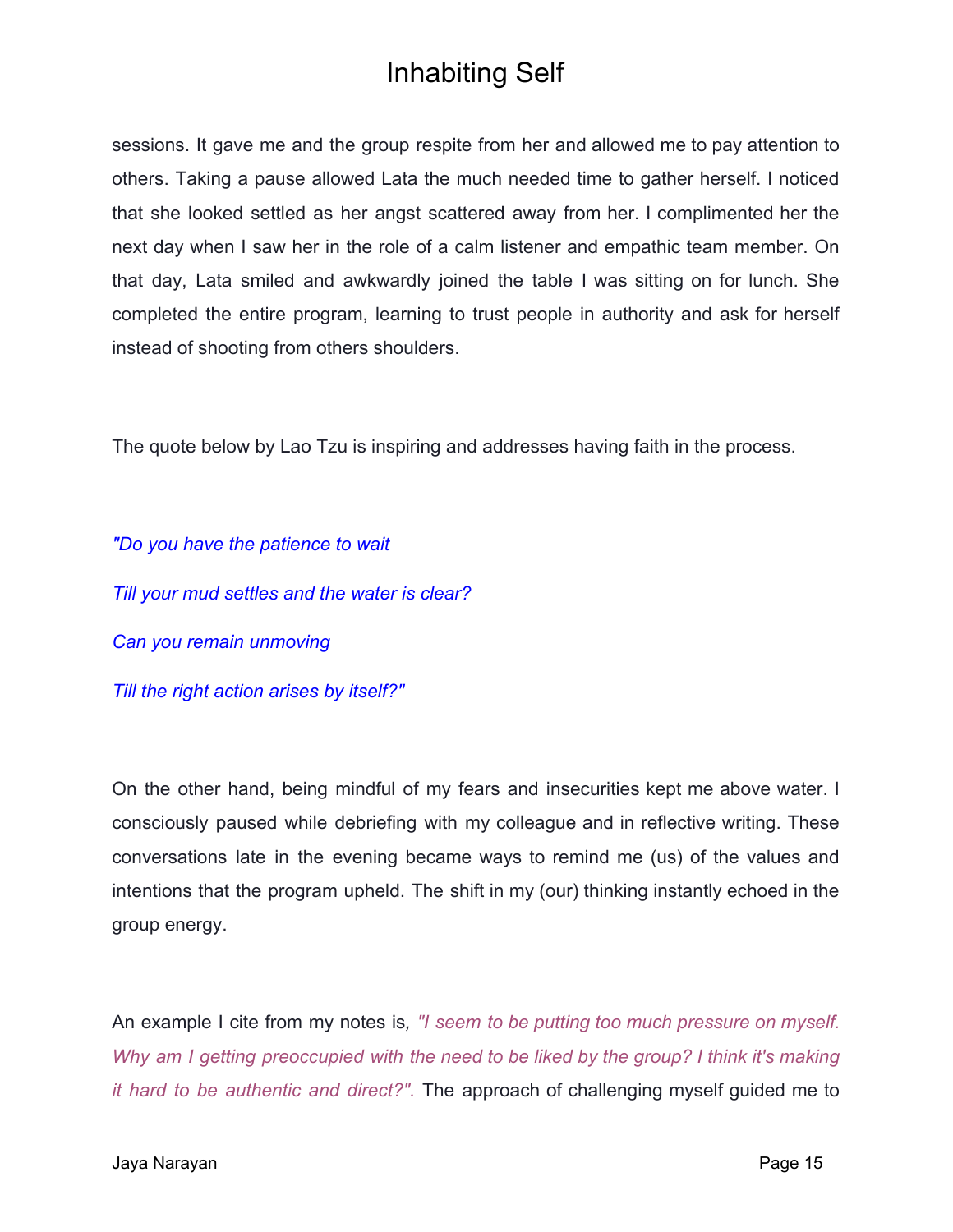trust the group and be inclusive at all times.

In another such instance, I reflected on my presumption to freely self-disclose. When I looked back on the day, I noticed not being a role model. I found compassion by remembering the difficulty of trying something new for the very first time. It helped me to relieve myself of the burden of intimacy I was expecting from the group. The next day, the group awkwardly began sharing feedback. I added in my notes, *"while some volunteered information about themselves, others acknowledged their difficulty in getting in touch with their emotive world. I see it is a good sign indicating everyone is persevering".*

After a few months, the word had gotten around, and the participants seemed prepared for the unexpected. I tried to genuinely bond with everyone and influence them to notice the process. I remained inquisitive and asked open-ended questions in the 'here & now'. It helped get the participants to sidestep their touchiness, logical and linear thinking.

The fragility of the raw emotions in the space touched me deeply. I earned my ribbons by staying true to my feelings. Working together to unravel, the self became our sacred gift. I learnt to be at ease with myself during troubled times to stay afloat. As time went by, the participants not only came to learn about themselves and connect with others but also to experience the process itself.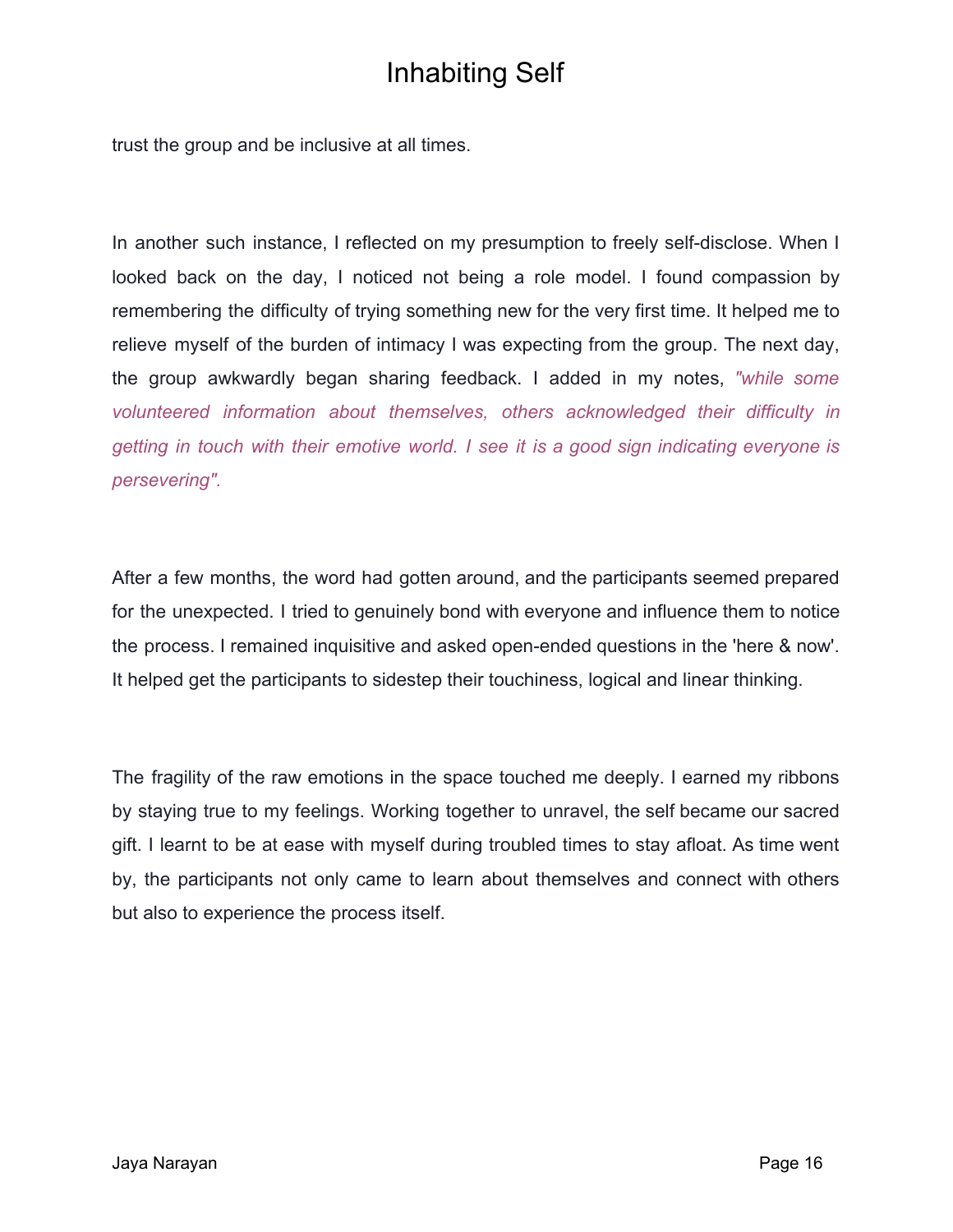# <span id="page-16-0"></span>**Conclusion**

Even after so many years, this program has furthered the trust in the process. The overall approach, program design and the intentions supported each person to feel empowered and behold parts of themselves. A participant wrote the poem presented below affirming the textures, hues and qualities of their experience (Figure 2)

रेगिस्तान का सफर है इन यादों की रेत को मुट्ठी में न जकड़ो रेत तो फिसलेगा ही बस उसको फिसलने दो दास्तान तो कई है सुनी भी और अनसुनी भी बस दिल के पैगाम को लफ़्ज़ो से सवार दो और अगर लफ्ज़ काफी नहीं तो यह अश्कोह में बहा दो दिल थाम के आगे बड़ों तूफ़ान अभी भी है बाकी

Figure 3: Participant Ratna shares a poem

I was thrilled that five years hence; participants confirmed that the program had carved a special place in their life (Figure 4).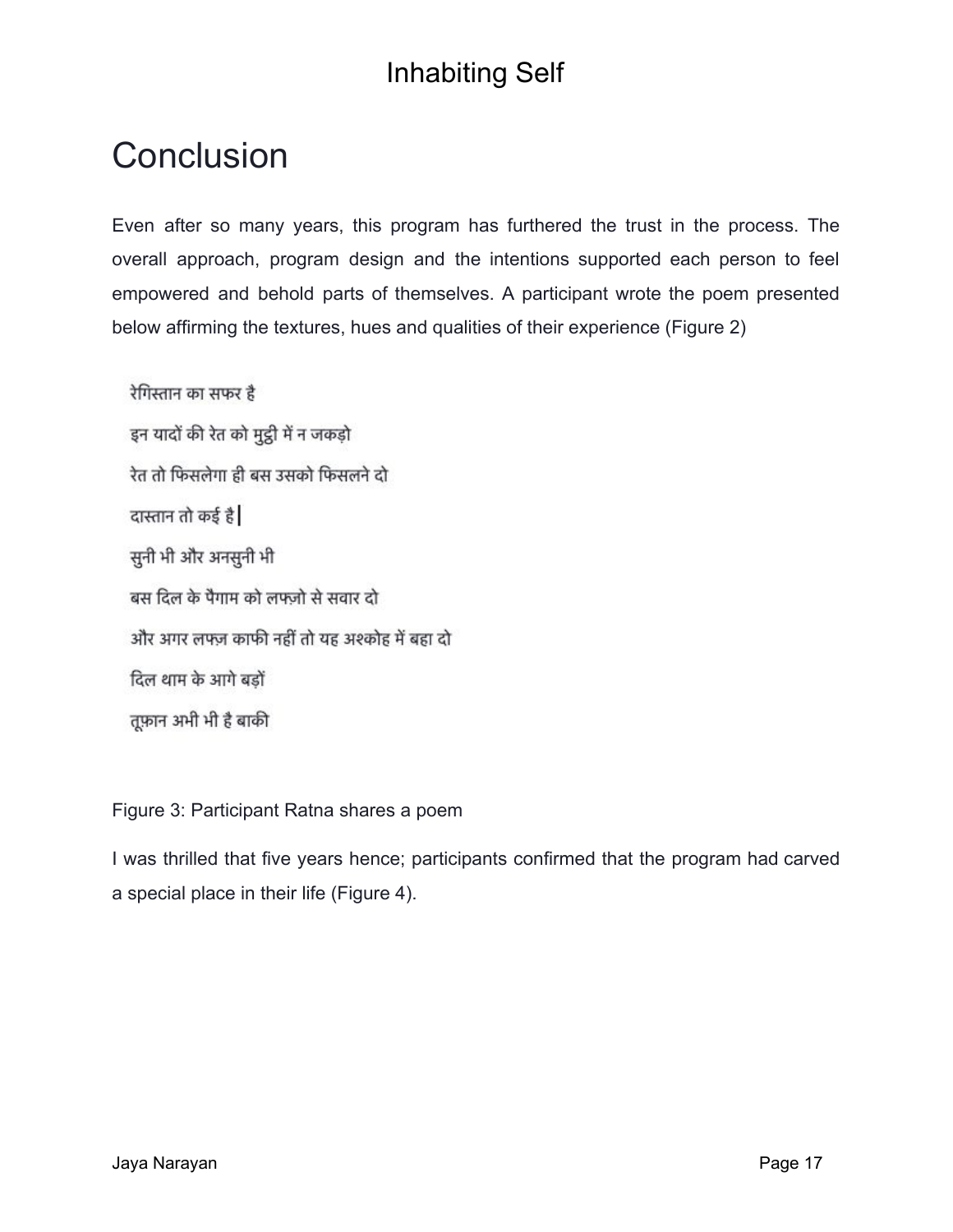| "I" hold "MY" remote.                                                                                   | I was introduced me to the whole<br>range of emotions that dwell within                                  | It helped me to do a lot of<br>self-reflection and become more<br>self-aware.                                                                                                            |  |
|---------------------------------------------------------------------------------------------------------|----------------------------------------------------------------------------------------------------------|------------------------------------------------------------------------------------------------------------------------------------------------------------------------------------------|--|
| Breaking the glass ceiling for me<br>was the start of my journey inward.                                |                                                                                                          |                                                                                                                                                                                          |  |
| Instilled the value in how important<br>it is to stand up for myself and<br>place myself before others. | I opened a way of confidence on<br>how to handle difficult situation and<br>come out in a pragmatic way. | offered me a window to peek into<br>my own mind, helped me<br>understand that my vulnerabilities<br>are ok to be presented to the<br>outside world and made me realise<br>my strengths.' |  |
| It did open my eyes into believing I<br>am empathetic people caring<br>person                           | The session which help to do more<br>of deep dive within ourselves.                                      |                                                                                                                                                                                          |  |
|                                                                                                         | approach people without<br>perceptions and it really helps and I<br>am happy about it.                   |                                                                                                                                                                                          |  |
| <b>TESTIMONIALS - 5 YEARS LATER</b>                                                                     |                                                                                                          |                                                                                                                                                                                          |  |

Figure 4: Participants view after five years

# <span id="page-17-0"></span>Reflection

It has been five years since this intervention conducted. I noticed even in retrospect how empowering it was for me to take forward my convictions as a process work into a corporate space. My background and prior HR experience was a plus as it helped me to relate to the challenges of the workplace. I also noticed that I carried the process work tenets lightly and let them be my companion rather than holding them too tight. It helped to stay with the belief of profiting from unstructured work. I reminded myself of this sentiment when I felt submerged by resistance. One of the most significant learnings that I carry with me is the attention and time to build rapport and safety. This point has to be considered since unstructured processes bring up many emotions. As a facilitator,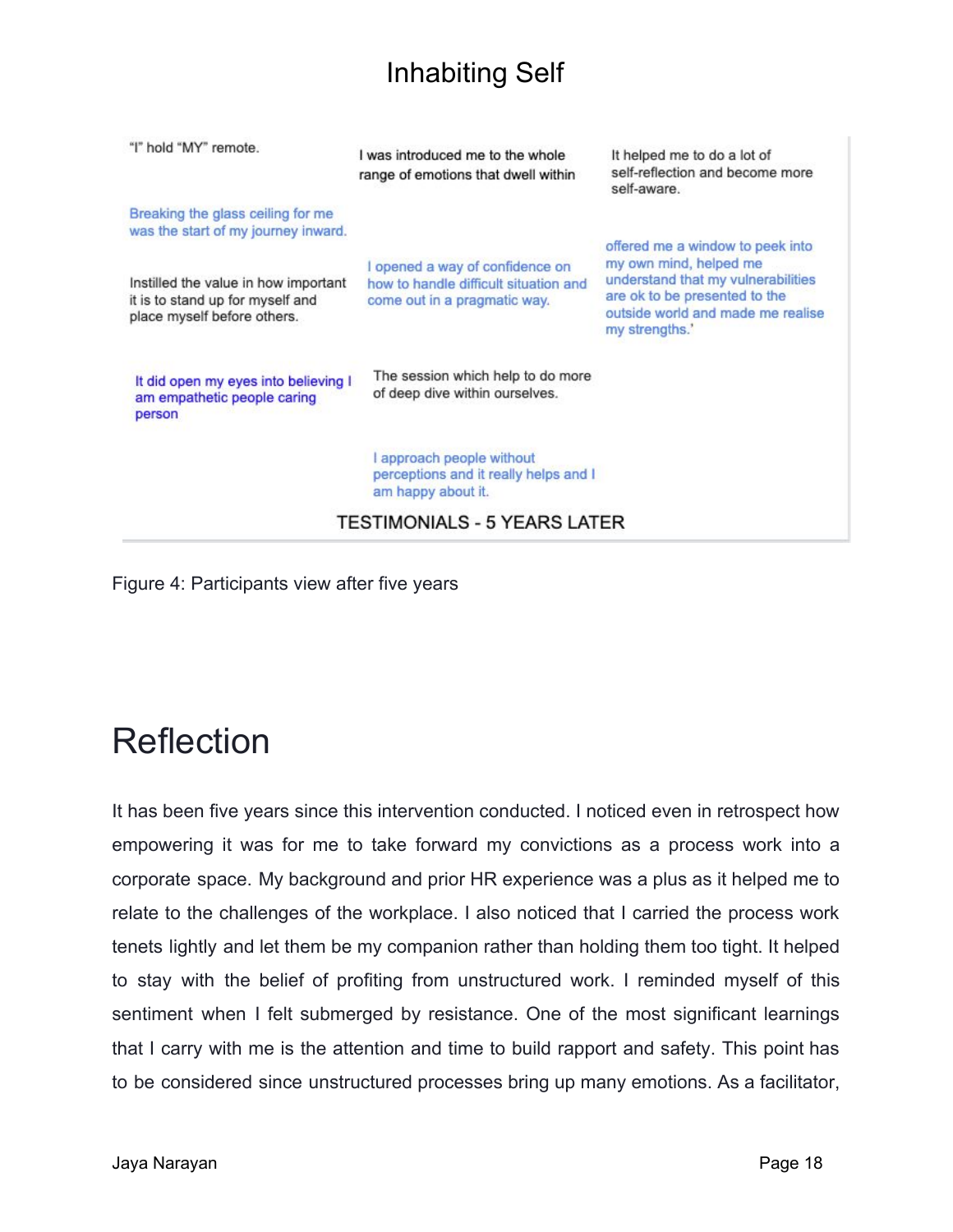it is essential to go slow and find ways in which people can dip their toes and take control of how far and how much they want to go. Being a believer that process work is in service of the participants and must give people a choice on how much and how quickly they progress. Strikingly, neuroscience studies confirm this approach to how safety precedes all inner explorations.

The breadth of the engagement gave me a vast learning ground. I was able to take risks and study how some aspects of the design worked better than others. I noticed that in the beginning, a lot of my energy went in managing the attention-seeking participants. As time passed, it seemed useful to balance the group constitution by reinforcing the underdogs, so multiple voices were being recognized.

Since the program was voluntary and over phases, only those who were ready to continue their journey moved forward. Some participants were not emotionally prepared dropped out in the first year and returned the following year. A flexible entry and exit point reinforces the need for unstructured processes to offer options and promote ownership.

As a process worker, the faith in 'here & now and remaining on the threshold of being safe but not too safe helped the program design to offer disquiet but not be excessively provocative. It also helped to keep notes on how each person was travelling in their journey. The documentation was beneficial to acknowledge and affirm the tiny noticings that each person was making. I found that the leap of faith was episodic. Some participants were ready to take risks after 'Own', whereas others took a few weeks into 'Act' when distance helped the dots connect.

Taking such a novel process to a new setting needs a management buy-in. For anyone. Since a lot of times, programs that hit treacherous waters are called off based on initial feedback. Even though the first group bombed my relationship with the training manager helped me to keep going by including some checks & balances.